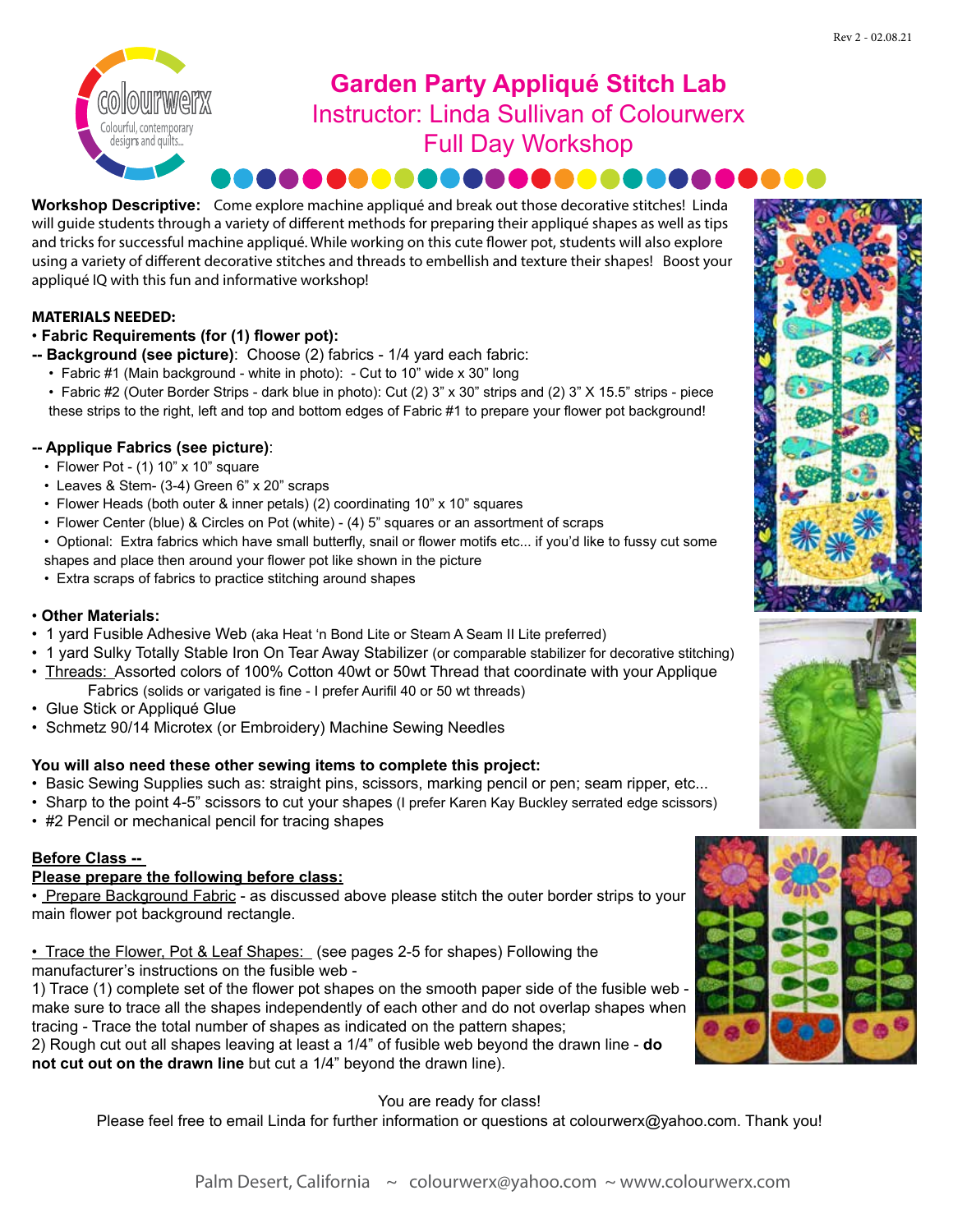## "Garden Party" Master Pattern Shapes - page 1

Following the manufacturer's instructions on the fusible web, trace the shapes onto the paper side of the fusible web. Be sure to trace all shapes as separate shapes apart from each other and not overlapping on the fusible web. Rough cut out all of these traced shapes about a 1/4" beyond your drawn line.

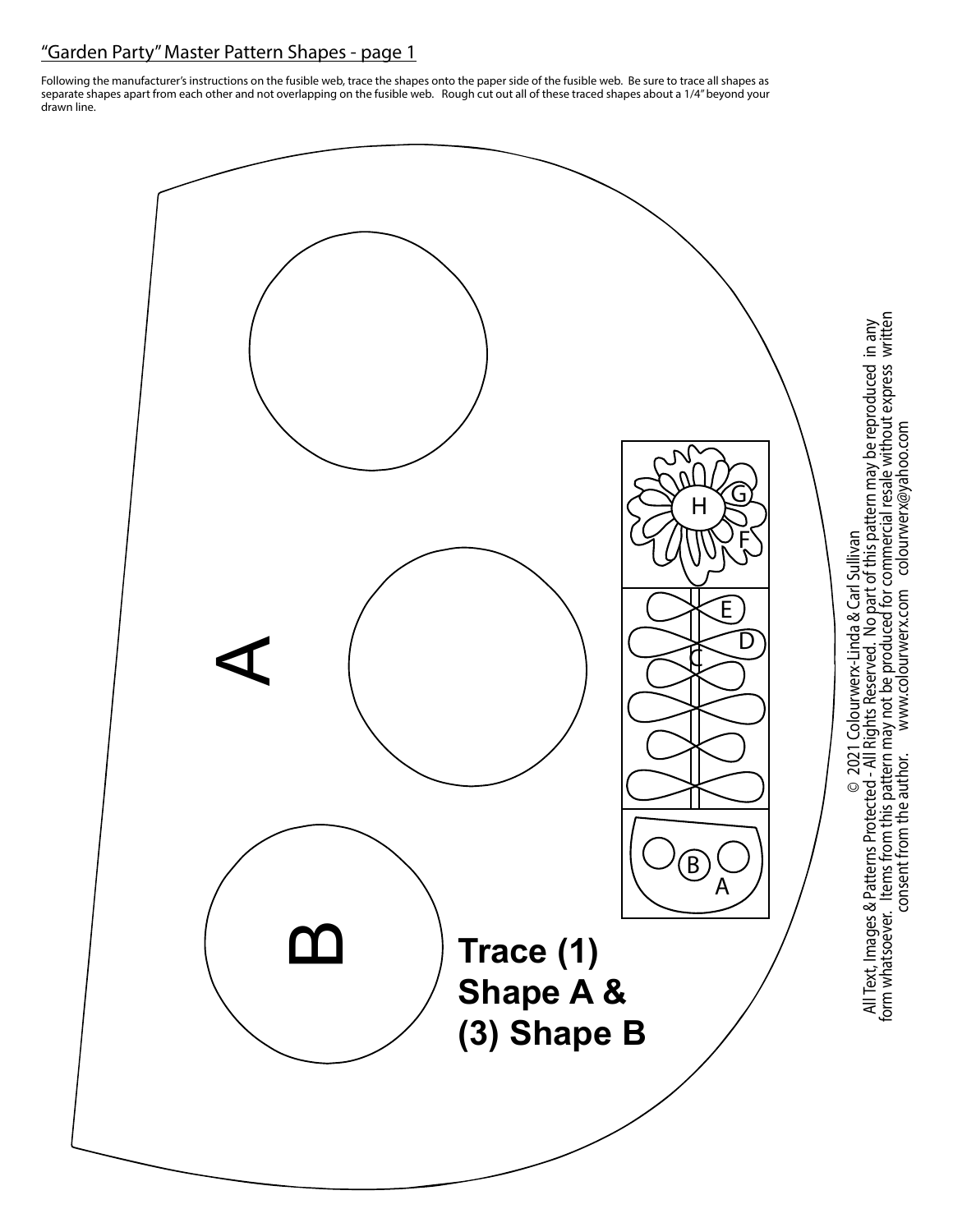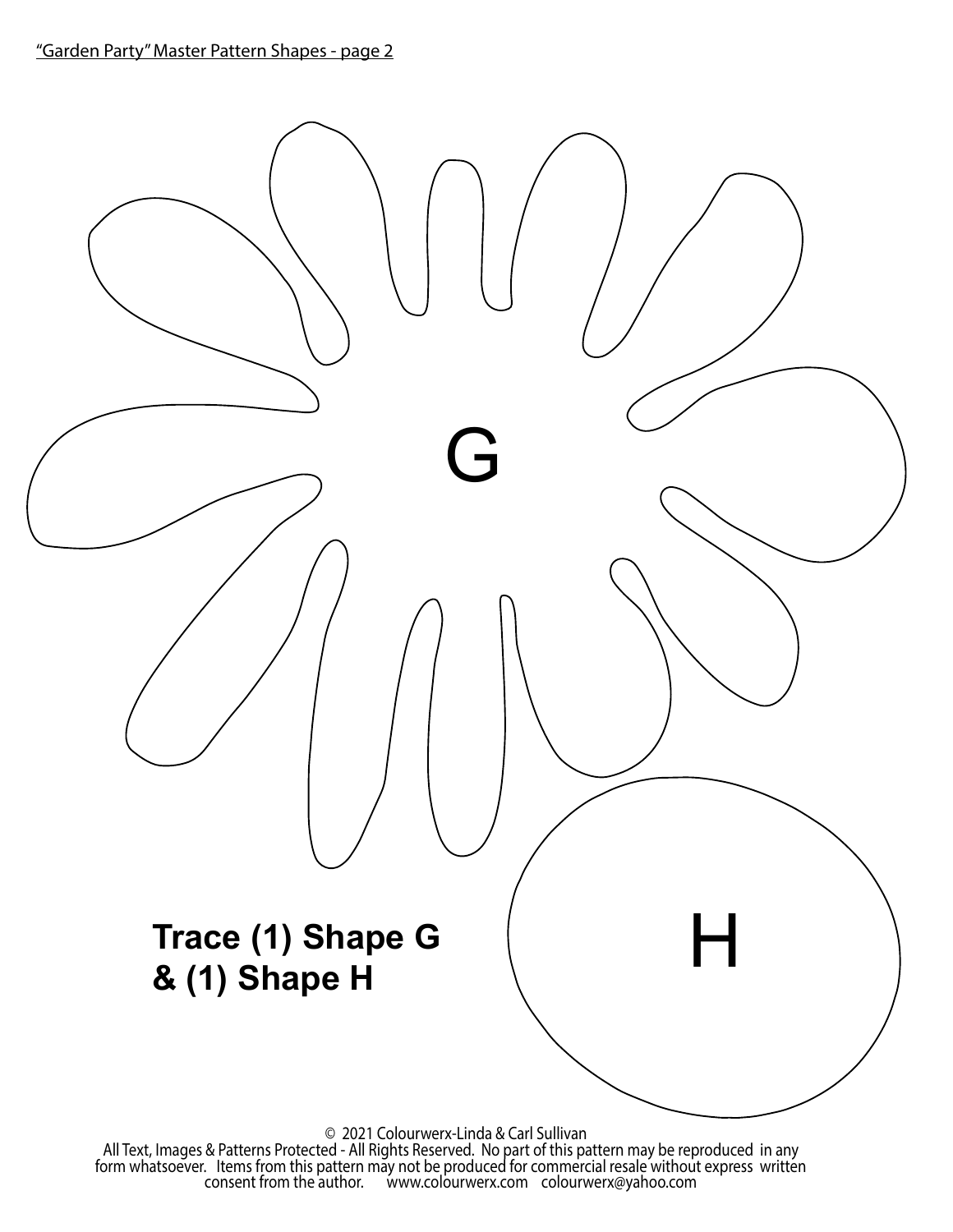

All Text, Images & Patterns Protected - All Rights Reserved. No part of this pattern may be reproduced in any<br>form whatsoever. Items from this pattern may not be produced for commercial resale without express written<br>